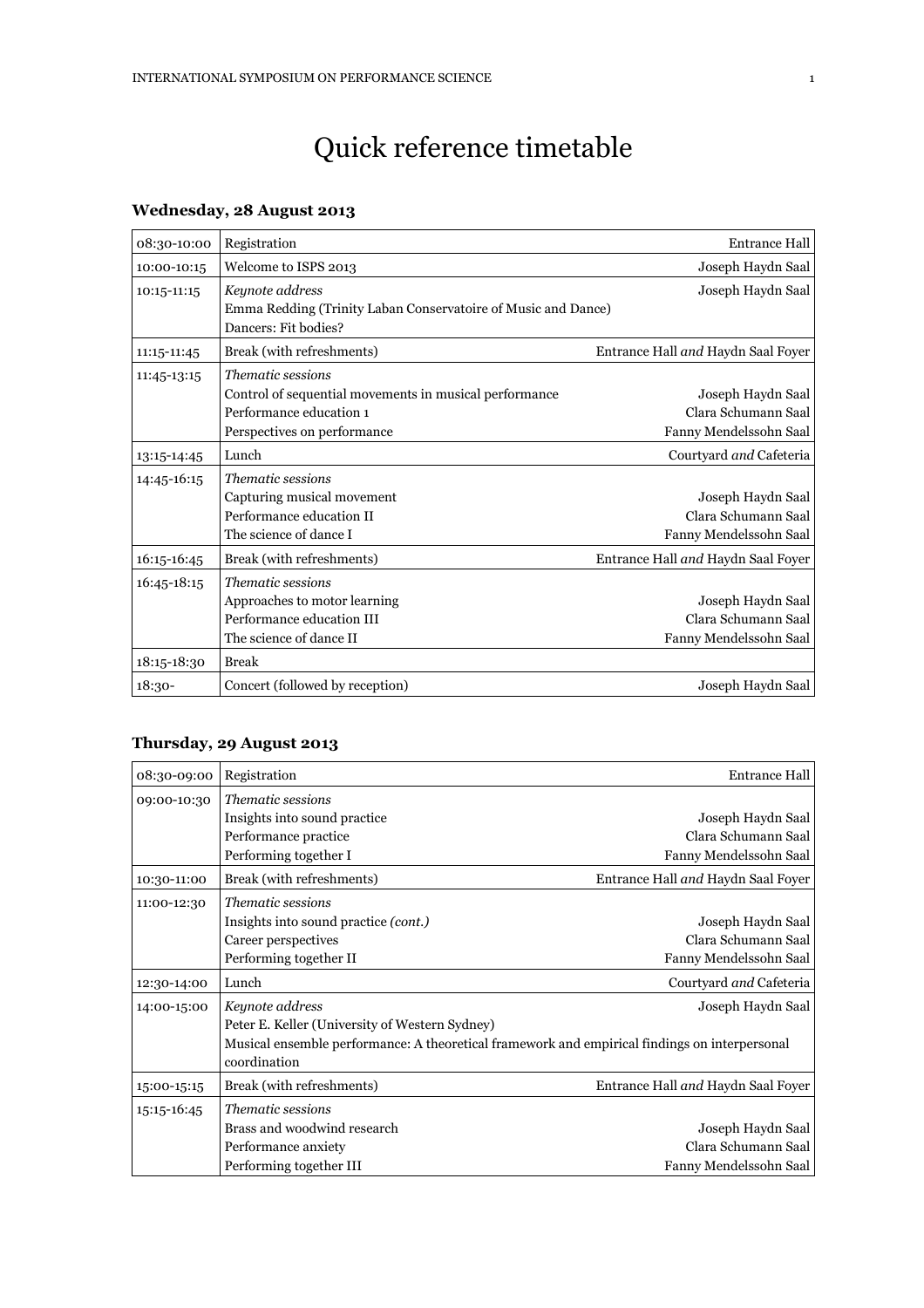$\overline{ }$ 

#### Thursday, 29 August 2013 (cont.)

| 16:45-17:00 | <b>Break</b>                                                                                   |                        |
|-------------|------------------------------------------------------------------------------------------------|------------------------|
| 17:00-17:45 | Graduate award paper                                                                           | Joseph Haydn Saal      |
|             | Friedrich Platz (Hanover University of Music, Drama, and Media)                                |                        |
|             | The influence of performers' stage entrance behavior on the audience's performance elaboration |                        |
| 17:45-19:00 | Workshops                                                                                      |                        |
|             | The actor becomes                                                                              | Clara Schumann Saal    |
|             | The craft of collaboration                                                                     | Fanny Mendelssohn Saal |

### Friday, 30 August 2013

| 08:30-09:00 | Registration                                                                                                                                       | <b>Entrance Hall</b>                                               |
|-------------|----------------------------------------------------------------------------------------------------------------------------------------------------|--------------------------------------------------------------------|
| 09:00-10:00 | Keynote address<br>Joseph Haydn Saal                                                                                                               |                                                                    |
|             | Alan M. Wing (University of Birmingham)<br>Follow my leader? String quartet synchronization                                                        |                                                                    |
| 10:00-10:30 | Break (with refreshments)                                                                                                                          | Entrance Hall and Haydn Saal Foyer                                 |
| 10:30-11:30 | Poster session                                                                                                                                     | <b>Entrance Hall</b>                                               |
| 11:30-13:00 | Thematic sessions<br>Ensemble synchronization<br>Analyzing musical movement<br>Perception of pitch                                                 | Joseph Haydn Saal<br>Clara Schumann Saal<br>Fanny Mendelssohn Saal |
| 13:00-14:30 | Lunch                                                                                                                                              | Courtyard and Cafeteria                                            |
| 14:30-16:00 | Thematic sessions<br>Performance health and wellbeing I<br>Techniques for memorizing performance<br>Timing and dynamics in mande ensemble drumming | Joseph Haydn Saal<br>Clara Schumann Saal<br>Fanny Mendelssohn Saal |
| 16:00-16:30 | Break (with refreshments)                                                                                                                          | Entrance Hall and Haydn Saal Foyer                                 |
| 16:30-18:00 | Thematic sessions<br>Performance health and wellbeing II<br>Evaluating music performance<br>The science of dance III                               | Joseph Haydn Saal<br>Clara Schumann Saal<br>Fanny Mendelssohn Saal |
| 18:00-20:00 | <b>Break</b>                                                                                                                                       |                                                                    |
| $20:00-$    | Conference dinner                                                                                                                                  | Vienna City Hall                                                   |

### Saturday, 31 August 2013

| 08:30-09:00 | Registration                                    | Entrance Hall                      |
|-------------|-------------------------------------------------|------------------------------------|
| 09:00-10:30 | <i>Thematic sessions</i>                        |                                    |
|             | The collaborative space                         | Joseph Haydn Saal                  |
|             | Piano performance I                             | Clara Schumann Saal I              |
|             | Modeling and analyzing improvisation            | Fanny Mendelssohn Saal             |
| 10:30-11:00 | Break (with refreshments)                       | Entrance Hall and Haydn Saal Foyer |
| 11:00-12:30 | Thematic sessions                               |                                    |
|             | Creating collaborative performance              | Joseph Haydn Saal                  |
|             | Piano performance II                            | Clara Schumann Saal                |
|             | Analyzing the performance of contemporary music | Fanny Mendelssohn Saal             |

 $\overline{ }$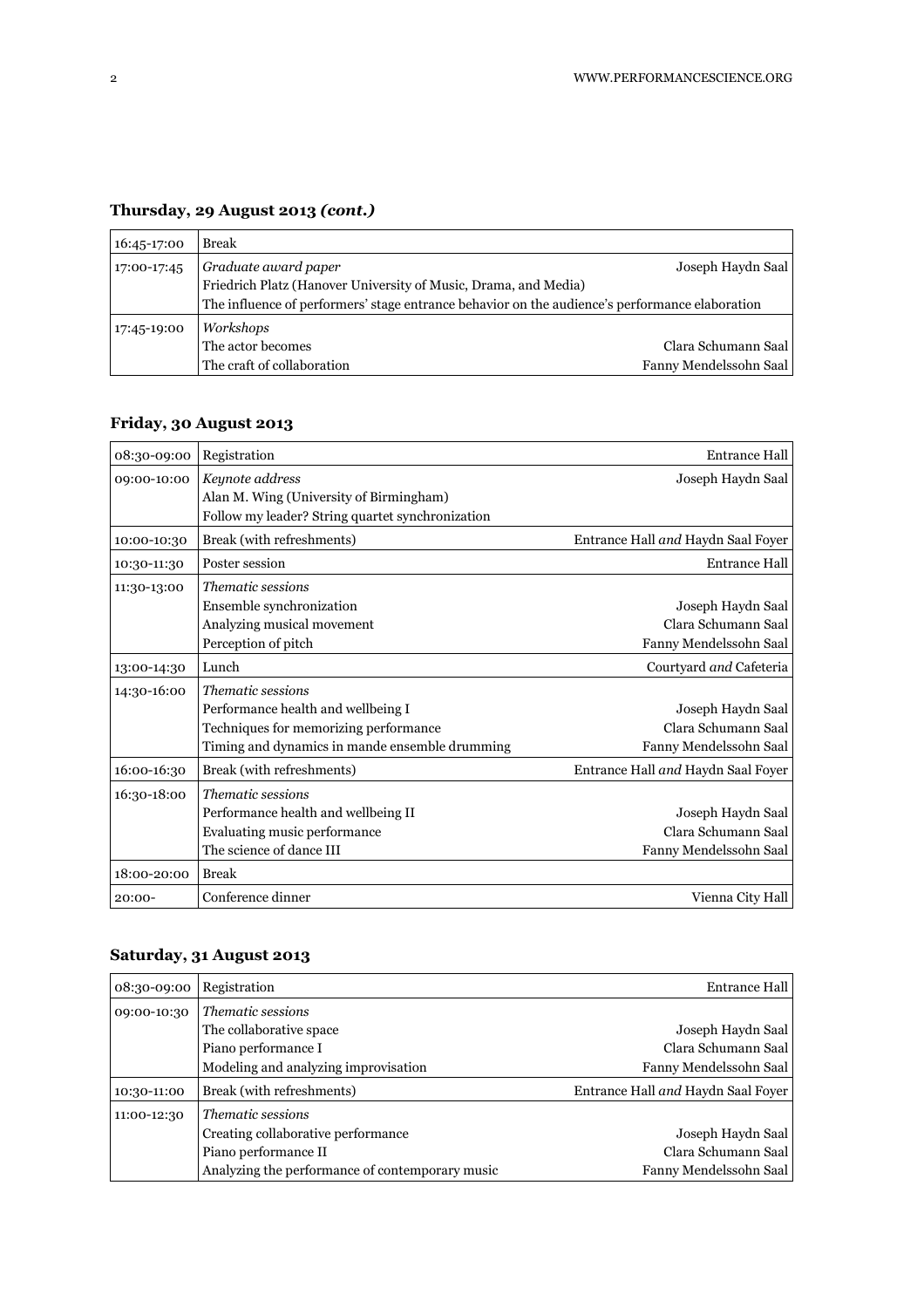| 12:30-14:00 | Lunch                                                                                       | Courtyard and Cafeteria            |
|-------------|---------------------------------------------------------------------------------------------|------------------------------------|
| 14:00-15:30 | Thematic sessions                                                                           |                                    |
|             | The science of singing                                                                      | Joseph Haydn Saal                  |
|             | Theoretical perspectives                                                                    | Clara Schumann Saal                |
| 15:30-16:00 | Break (with refreshments)                                                                   | Entrance Hall and Haydn Saal Foyer |
| 16:00-17:00 | Keynote address                                                                             | Joseph Haydn Saal                  |
|             | W. Tecumseh Fitch (University of Vienna)                                                    |                                    |
|             | Rhythm, meter, drumming, and dance: A predictive systems view of an ancient aspect of music |                                    |
| 17:00-17:30 | Closing remarks and announcement of ISPS 2015                                               | Joseph Haydn Saal                  |

Saturday, 31 August 2013 (cont.)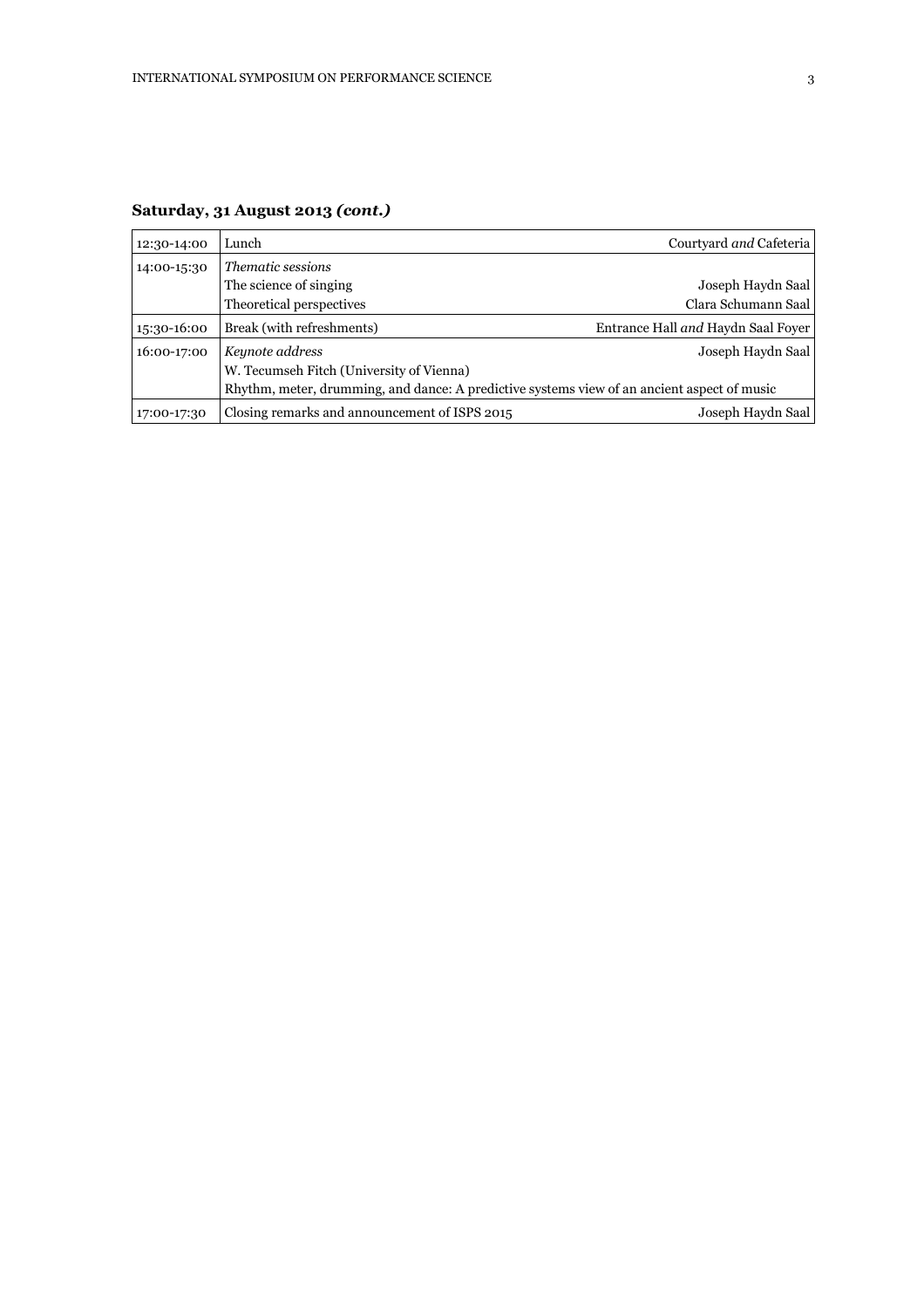## Wednesday, 28 August 2013

| 08:30-10:00 | <b>REGISTRATION</b>                                                                                                      |                                                                                                                                              |                                                                                                        |
|-------------|--------------------------------------------------------------------------------------------------------------------------|----------------------------------------------------------------------------------------------------------------------------------------------|--------------------------------------------------------------------------------------------------------|
|             | <b>Entrance Hall</b>                                                                                                     |                                                                                                                                              |                                                                                                        |
| 10:00-10:15 | WELCOME TO ISPS 2013                                                                                                     |                                                                                                                                              |                                                                                                        |
|             |                                                                                                                          | Joseph Haydn Saal                                                                                                                            |                                                                                                        |
| 10:15-11:15 |                                                                                                                          | <b>KEYNOTE ADDRESS</b>                                                                                                                       |                                                                                                        |
|             |                                                                                                                          | Emma Redding<br>Trinity Laban Conservatoire of Music and Dance                                                                               |                                                                                                        |
|             |                                                                                                                          | Dancers: Fit bodies?                                                                                                                         |                                                                                                        |
|             |                                                                                                                          |                                                                                                                                              |                                                                                                        |
|             |                                                                                                                          | Joseph Haydn Saal                                                                                                                            |                                                                                                        |
| 11:15-11:45 |                                                                                                                          | <b>BREAK</b>                                                                                                                                 |                                                                                                        |
|             |                                                                                                                          | (with refreshments)                                                                                                                          |                                                                                                        |
|             |                                                                                                                          | Entrance Hall and Haydn Saal Foyer                                                                                                           |                                                                                                        |
| 11:45-13:15 | <b>SYMPOSIUM</b>                                                                                                         | <b>THEMATIC SESSION</b>                                                                                                                      | THEMATIC SESSION                                                                                       |
|             | Control of sequential<br>movements in musical<br>performance                                                             | Performance<br>education 1                                                                                                                   | Perspectives on<br>performance                                                                         |
|             | Joseph Haydn Saal                                                                                                        | Clara Schumann Saal                                                                                                                          | Fanny Mendelssohn Saal                                                                                 |
|             | Herrojo Ruiz, Kühn<br>Neuronal mechanisms<br>underlying early acquisition and<br>action-monitoring of piano<br>sequences | Chaffin, Gerling et al.<br>Theory and practice: A case<br>study of how Schenkerian<br>analysis shaped the learning of<br>Chopin's Barcarolle | Araújo, Cruz, Almeida<br>Managing social interactions:<br>Psychological skills of excellent<br>dancers |
|             | Furuya, Altenmüller<br>Hand motor control in skilled<br>and impaired piano playing                                       | Kruse-Weber, Parncutt<br>Error tolerance and error<br>prevention in music<br>performance: Risk- versus error<br>management                   | Doyle<br>The multiple realities of actors<br>in rehearsal                                              |
|             | Verrel, Woollacott                                                                                                       | Hamond                                                                                                                                       | Cruz, Lourenco, Ferreira-Lopes                                                                         |
|             | Using motion capture analysis                                                                                            | Feedback on elements of piano                                                                                                                | Reading and understanding                                                                              |
|             | to characterize skilled cello                                                                                            | performance: Two case studies                                                                                                                | performers through critics, or                                                                         |
|             | bowing                                                                                                                   | in higher education studio                                                                                                                   | vice versa                                                                                             |
| 13:15-14:45 |                                                                                                                          | <b>LUNCH</b>                                                                                                                                 |                                                                                                        |
|             |                                                                                                                          | Courtyard and Cafeteria                                                                                                                      |                                                                                                        |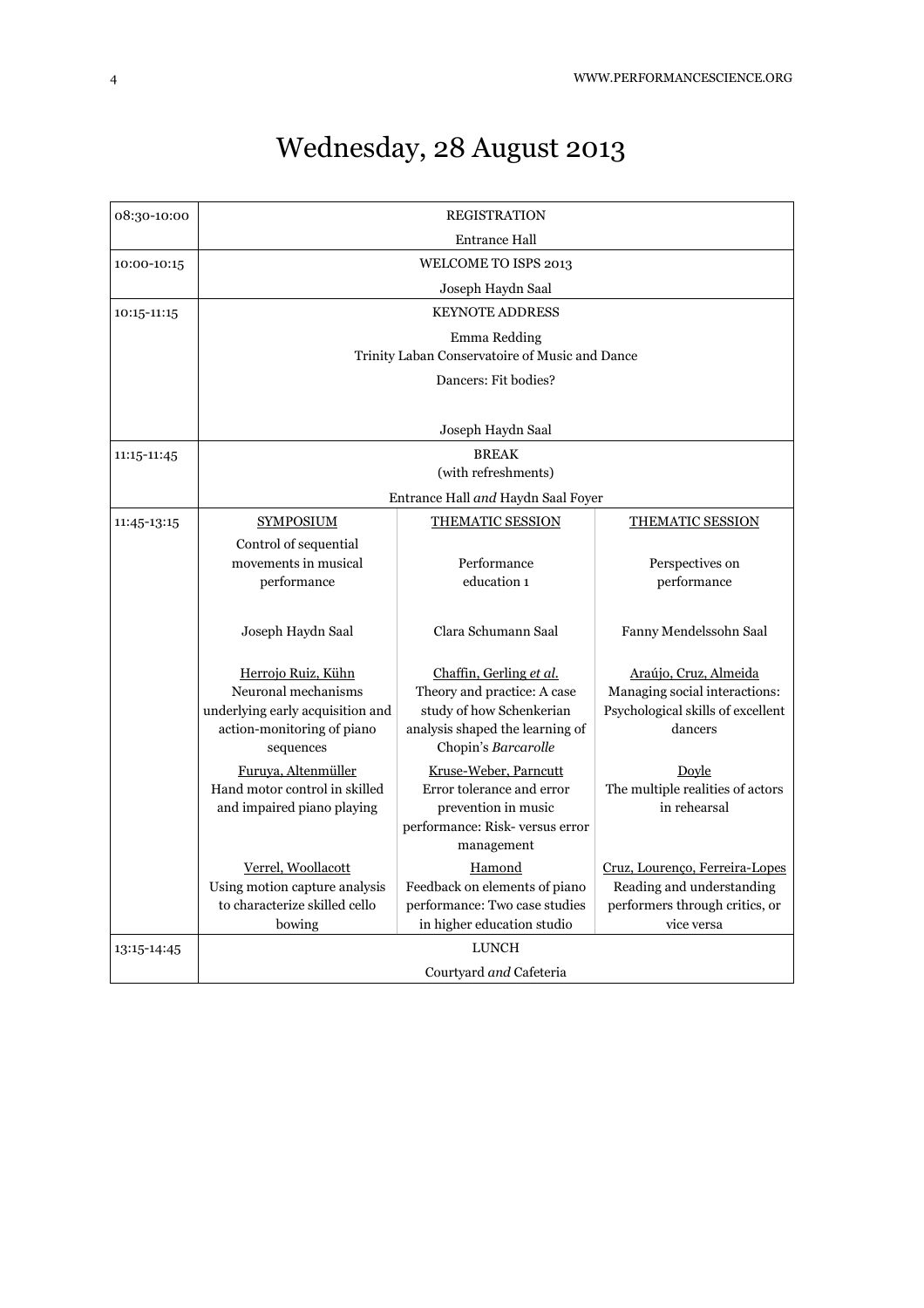| 14:45-16:15 | <b>THEMATIC SESSION</b>                                                                                             | <b>THEMATIC SESSION</b>                                                                                                    | <b>THEMATIC SESSION</b>                                                                                                                    |
|-------------|---------------------------------------------------------------------------------------------------------------------|----------------------------------------------------------------------------------------------------------------------------|--------------------------------------------------------------------------------------------------------------------------------------------|
|             | Capturing musical movement                                                                                          | Performance education II                                                                                                   | The science of dance I                                                                                                                     |
|             |                                                                                                                     |                                                                                                                            |                                                                                                                                            |
|             | Joseph Haydn Saal                                                                                                   | Clara Schumann Saal                                                                                                        | Fanny Mendelssohn Saal                                                                                                                     |
|             | Nakamura, Goda et al.<br>Effect of daily piano practice on<br>finger kinematics and muscular<br>load                | Manhas, Chindmes<br>Instrumental lessons in pairs:<br>Learning and/by performing<br>together                               | Naalchigar, Dimitriou et al.<br>Body composition and injuries<br>in professional ballet dancers                                            |
|             | Ohsawa, Obata et al.<br>Memory of the piano key<br>positions in pianists                                            | Ginsborg, Chaffin et al.<br>Reconstructing Schoenberg:<br>Rehearsing and performing<br>together                            | Wyon, Smith, Koutedakis<br>A comparison of strength and<br>stretch interventions on active<br>and passive ranges of movement<br>in dancers |
|             | Lee, Tominaga et al.<br>Frequency of coactivation of<br>arm muscles in primary bowing<br>tremor                     | Ginsborg, Prior<br>"Let's go again from the top":<br>The role of collaborative<br>rehearsal in learning music              | Wyon, Wolman et al.<br>Dancing in the dark: The effect<br>of vitamin D status on muscle<br>function and injury incidence                   |
| 16:15-16:45 |                                                                                                                     | <b>BREAK</b>                                                                                                               |                                                                                                                                            |
|             |                                                                                                                     | (with refreshments)                                                                                                        |                                                                                                                                            |
|             |                                                                                                                     | Entrance Hall and Haydn Saal Foyer                                                                                         |                                                                                                                                            |
| 16:45-18:15 | <b>THEMATIC SESSION</b>                                                                                             | THEMATIC SESSION                                                                                                           | <b>THEMATIC SESSION</b>                                                                                                                    |
|             | Approaches to motor learning                                                                                        | Performance education III                                                                                                  | The science of dance II                                                                                                                    |
|             | Joseph Haydn Saal                                                                                                   | Clara Schumann Saal                                                                                                        | Fanny Mendelssohn Saal                                                                                                                     |
|             | Araújo<br>Development of a measure of<br>self-regulated practice behavior<br>in skilled musicians                   | Stambaugh<br>Promoting schema formation<br>among wind musicians of<br>varying abilities                                    | <b>Xarez</b><br>Entrainment in ballroom<br>dances: The influence of the<br>pair in the synchronization with<br>the music                   |
|             | Ritchie, Kearney<br>Transfer of practice strategies:<br>From primary to secondary<br>instrument                     | Aggett<br>Simply the best: Presenting<br>Australian art song pedagogical<br>performer's analyses to singing<br>teachers    | Liiv, Wyon et al.<br>Anthropometry and body figure<br>in dance: Comparison between<br>dance styles                                         |
|             | Bangert, Wiedemann, Jabusch<br>When less of the same is more:<br>Benefits of variability of practice<br>in pianists | Cunha, Carvalho<br>The Orff-Schulwerk approach<br>and optimal experiences: A case<br>study in a music education<br>context | Brown, Wyon<br>Dietary and lifestyle patterns of<br>pre and professional dancers:<br>An international survey                               |
| 18:15-18:30 |                                                                                                                     | <b>BREAK</b>                                                                                                               |                                                                                                                                            |
| $18:30-$    |                                                                                                                     | <b>CONCERT</b>                                                                                                             |                                                                                                                                            |
|             |                                                                                                                     | To feature:                                                                                                                |                                                                                                                                            |
|             |                                                                                                                     | Musicians of the mdw International Summer Academy                                                                          |                                                                                                                                            |
|             |                                                                                                                     | Joseph Haydn Saal                                                                                                          |                                                                                                                                            |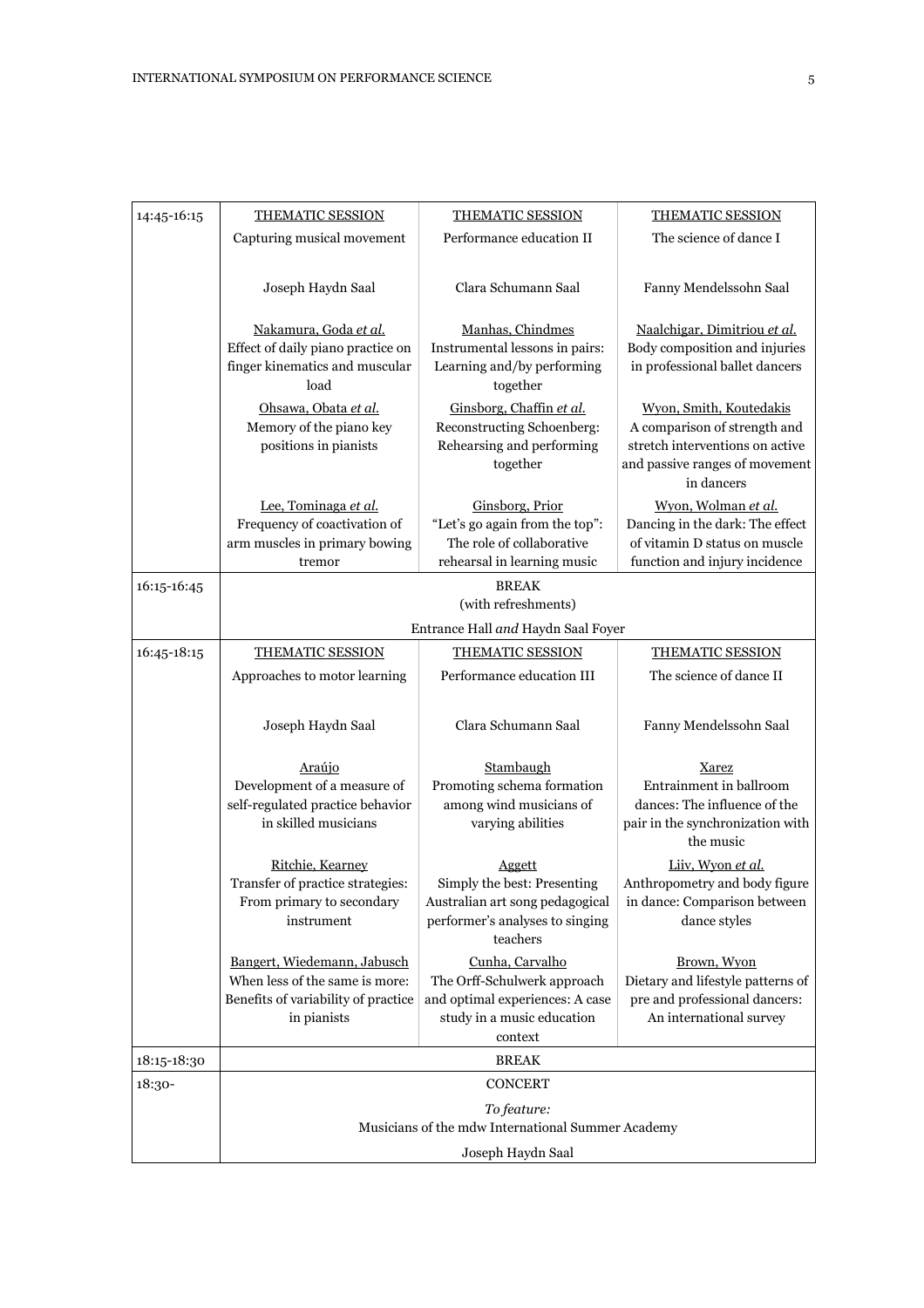| 08:30-09:00 | <b>REGISTRATION</b>                                                                                                                                                              |                                                                                                                                                        |                                                                                                                                                                    |
|-------------|----------------------------------------------------------------------------------------------------------------------------------------------------------------------------------|--------------------------------------------------------------------------------------------------------------------------------------------------------|--------------------------------------------------------------------------------------------------------------------------------------------------------------------|
|             | Entrance Hall                                                                                                                                                                    |                                                                                                                                                        |                                                                                                                                                                    |
| 09:00-10:30 | <b>SYMPOSIUM</b>                                                                                                                                                                 | <b>THEMATIC SESSION</b>                                                                                                                                | <b>THEMATIC SESSION</b>                                                                                                                                            |
|             | Insights into sound practice:<br>A national study of Australian<br>orchestral musicians                                                                                          | Performance<br>practice                                                                                                                                | Performing<br>together I                                                                                                                                           |
|             | Joseph Haydn Saal                                                                                                                                                                | Clara Schumann Saal                                                                                                                                    | Fanny Mendelssohn Saal                                                                                                                                             |
|             | Ackermann, Driscoll, Kenny<br>Physical characteristics of<br>professional orchestral<br>musicians: Results from a<br>national survey and physical<br>evaluation research project | Wesolowski<br>A microstructural investigation<br>into jazz syncopation: The<br>effects of selected musical<br>variables on note dynamics               | Wöllner<br>Speaking with one voice?<br>Ensemble members' audiovisual<br>perceptions of each other's<br>performances                                                |
|             | Kenny, Driscoll, Ackermann<br>Psychological wellbeing in<br>professional orchestral<br>musicians in Australia                                                                    | Bangert, Fabian, Schubert<br>Doing without thinking?<br>Aspects of musical decision-<br>making revisited                                               | Marchini, Papiotis, Maestre<br>Investigating the relationship<br>between expressivity and<br>synchronization in ensemble<br>performance: An exploratory<br>study   |
|             | Driscoll, Ackermann, Galbraith<br>Surveillance of musculoskeletal<br>disorders and risk factors in<br>orchestral musicians                                                       | McMahon<br>Dialogue and collective<br>interaction: Informants upon<br>the collaborative interpretation<br>of Baroque performance<br>practice           | Biasutti, Concina et al.<br>Behavioral coordination among<br>chamber musicians: A study of<br>visual synchrony and<br>communication in two string<br>quartets      |
| 10:30-11:00 |                                                                                                                                                                                  | <b>BREAK</b><br>(with refreshments)                                                                                                                    |                                                                                                                                                                    |
|             |                                                                                                                                                                                  | Entrance Hall and Haydn Saal Foyer                                                                                                                     |                                                                                                                                                                    |
| 11:00-12:30 | <b>SYMPOSIUM</b>                                                                                                                                                                 | THEMATIC SESSION                                                                                                                                       | THEMATIC SESSION                                                                                                                                                   |
|             | Insights into sound practice<br>(cont.)                                                                                                                                          | Career<br>perspectives                                                                                                                                 | Performing<br>together II                                                                                                                                          |
|             | Joseph Haydn Saal                                                                                                                                                                | Clara Schumann Saal                                                                                                                                    | Fanny Mendelssohn Saal                                                                                                                                             |
|             | O'Brien, Driscoll, Ackermann<br>Noise exposure and attitudes to<br>hearing protection in orchestral<br>brass musicians<br>Chan, Driscoll, Ackermann<br>Can experienced observers | Coffey, Bennett<br>Constructing an artistic identity<br>two careers at a time: Dance and<br>the career lifecycle<br>Mor<br>Life after performance: The | Corvisier, Corvisier<br>Ravel's Introduction et Allegro:<br>The issue of pedaling in piano<br>duet performance<br>Schober, Spiro<br>How much do jazz players share |
|             | detect postural changes in<br>professional musicians after<br>interventions?                                                                                                     | subjective experience of<br>musicians who undergo career<br>transition                                                                                 | understanding of their<br>performance? A case study                                                                                                                |

# Thursday, 29 August 2013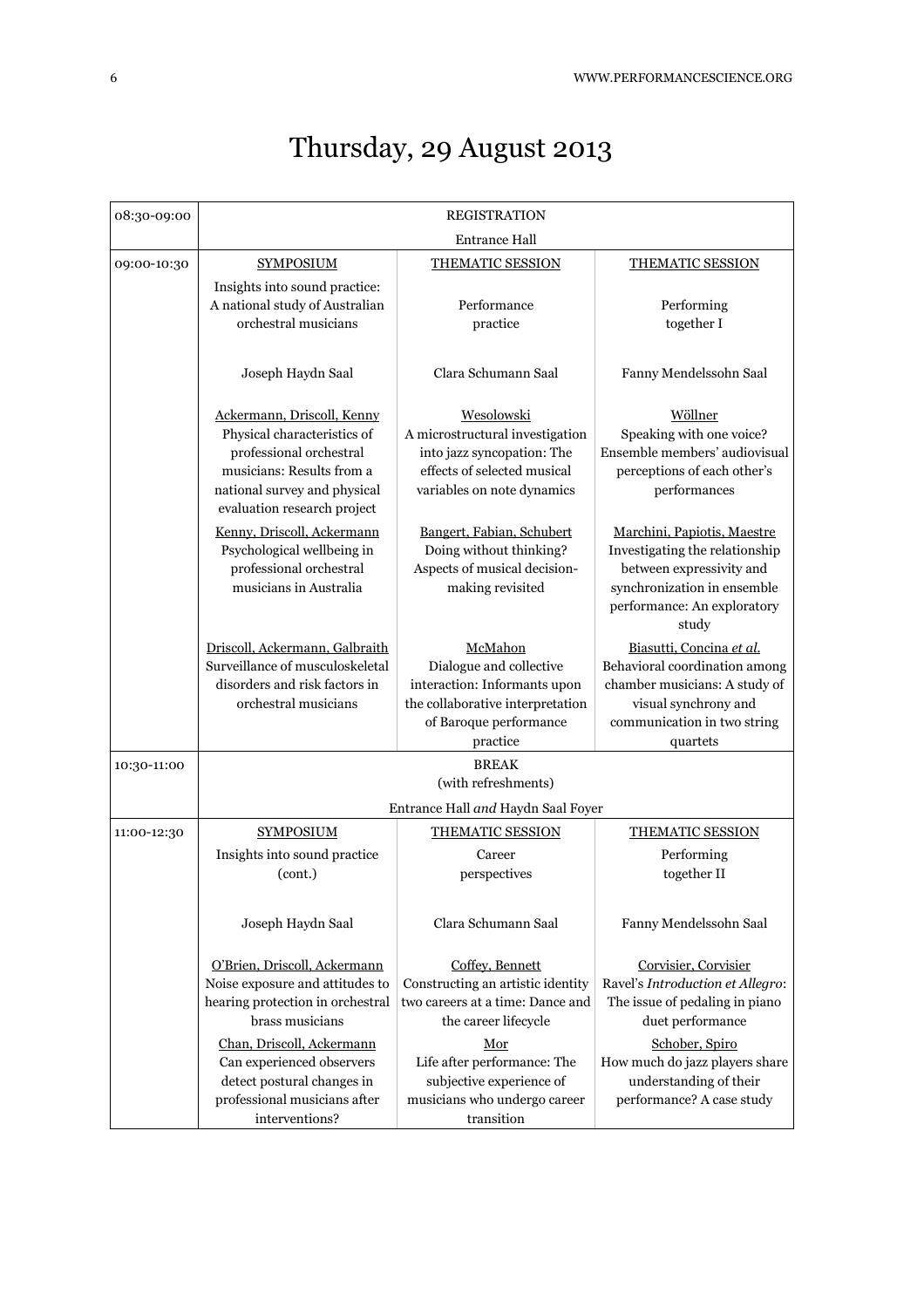| 11:00-12:30 | <b>SYMPOSIUM</b>                                                                                                                                                                             | <b>THEMATIC SESSION</b>                                                                                                                                                              | THEMATIC SESSION                                                                                                                                    |
|-------------|----------------------------------------------------------------------------------------------------------------------------------------------------------------------------------------------|--------------------------------------------------------------------------------------------------------------------------------------------------------------------------------------|-----------------------------------------------------------------------------------------------------------------------------------------------------|
|             | (cont.)                                                                                                                                                                                      | (cont.)                                                                                                                                                                              | (cont.)                                                                                                                                             |
|             | Joseph Haydn Saal                                                                                                                                                                            | Clara Schumann Saal                                                                                                                                                                  | Fanny Mendelssohn Saal                                                                                                                              |
|             | Kenny, Ackermann<br>Depression and music<br>performance anxiety are<br>associated with severity of<br>performance related<br>musculoskeletal pain in<br>professional orchestral<br>musicians | Atkins<br>Occupational health and<br>wellbeing in the UK<br>conservatoire sector: Staff<br>perspectives                                                                              | Bisesi, MacRitchie, Parncutt<br>Structural communication in<br>piano duos: Musical<br>compatibility and individual<br>differences in interpretation |
| 12:30-14:00 |                                                                                                                                                                                              | <b>LUNCH</b>                                                                                                                                                                         |                                                                                                                                                     |
|             |                                                                                                                                                                                              | Courtyard and Cafeteria                                                                                                                                                              |                                                                                                                                                     |
| 14:00-15:00 |                                                                                                                                                                                              | <b>KEYNOTE ADDRESS</b>                                                                                                                                                               |                                                                                                                                                     |
|             |                                                                                                                                                                                              | Peter E. Keller<br>University of Western Sydney                                                                                                                                      |                                                                                                                                                     |
|             |                                                                                                                                                                                              | Musical ensemble performance: A theoretical framework and<br>empirical findings on interpersonal coordination<br>Joseph Haydn Saal                                                   |                                                                                                                                                     |
| 15:00-15:15 | <b>BREAK</b>                                                                                                                                                                                 |                                                                                                                                                                                      |                                                                                                                                                     |
|             | (with refreshments)                                                                                                                                                                          |                                                                                                                                                                                      |                                                                                                                                                     |
|             | Entrance Hall and Haydn Saal Foyer                                                                                                                                                           |                                                                                                                                                                                      |                                                                                                                                                     |
| 15:15-16:45 | <b>THEMATIC SESSION</b>                                                                                                                                                                      | THEMATIC SESSION                                                                                                                                                                     | <b>THEMATIC SESSION</b>                                                                                                                             |
|             | Brass and woodwind research                                                                                                                                                                  | Performance anxiety                                                                                                                                                                  | Performing together III                                                                                                                             |
|             | Joseph Haydn Saal                                                                                                                                                                            | Clara Schumann Saal                                                                                                                                                                  | Fanny Mendelssohn Saal                                                                                                                              |
|             | Hofmann, Goebl et al.<br>Zooming into saxophone<br>performance: Tongue and finger<br>coordination                                                                                            | Osborne<br>Maximizing performance<br>potential: The efficacy of a<br>performance psychology<br>program to reduce music<br>performance anxiety and build<br>resilience in adolescents | Gualda, Wagner<br>Emotional communication<br>among performers: Modeling<br>the affective experience as<br>portrayed and perceived<br>emotions       |
|             | Bertsch<br>Tonguing on brass instruments:<br>Tempo and endurance                                                                                                                             | Ray, Kaminski et al.<br>Performance psychology<br>information impact on stress<br>and anxiety level of Brazilian<br>music performers                                                 | Waddington<br>Co-performer empathy and<br>peak performance in expert<br>ensemble playing                                                            |
|             | Steinmetz, Altenmüller, Delank<br>Embouchure problems in<br>professional brass players                                                                                                       | Farnsworth-Grodd, Cameron<br>Mindfulness and the self-<br>regulation of music<br>performance anxiety                                                                                 | Facchini, Harper et al.<br>Beating together: A case study<br>of heart rate in partner change<br>in violin and piano duo                             |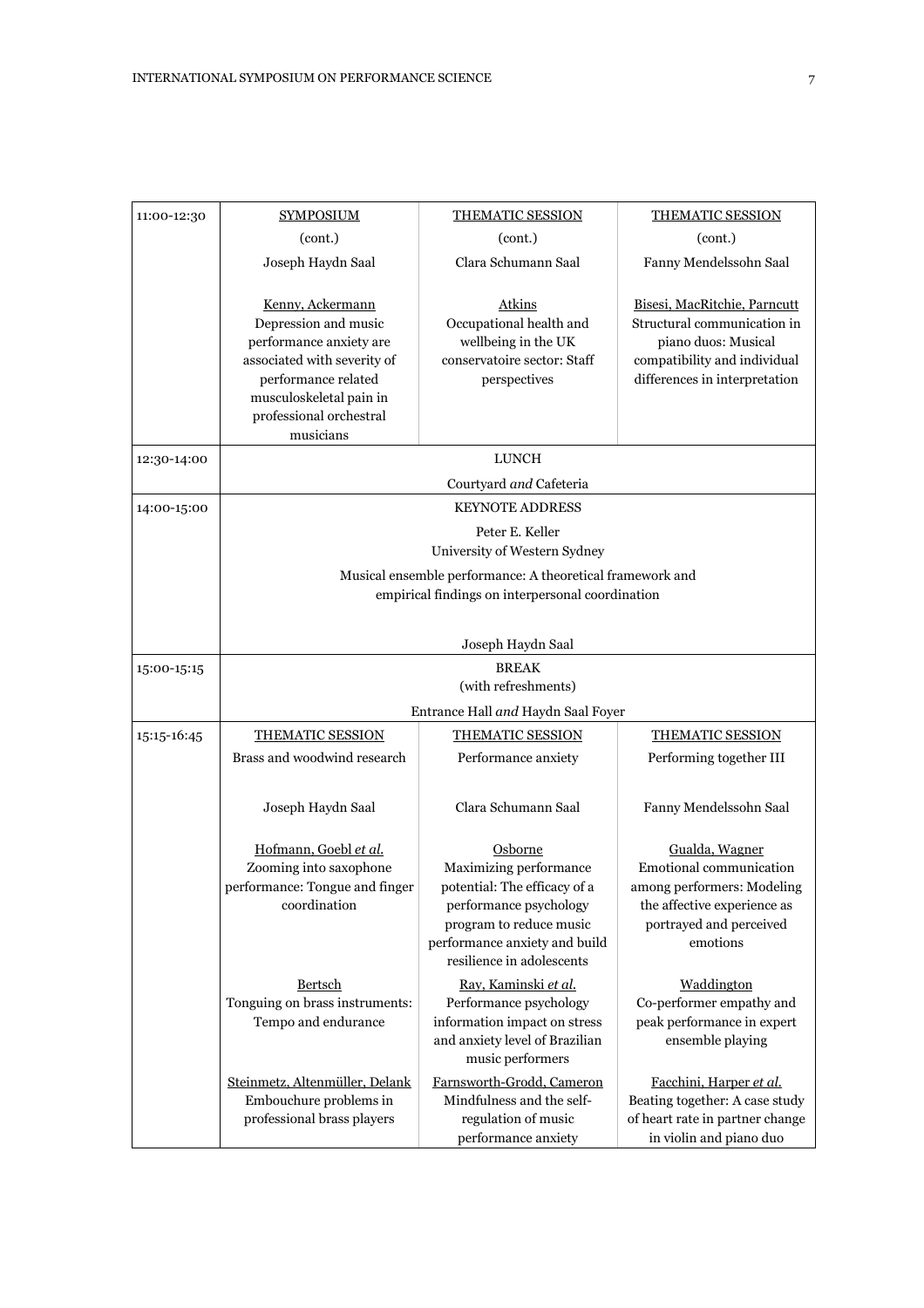| 16:45-17:00 | <b>BREAK</b>                                                     |                                                                                                   |                            |
|-------------|------------------------------------------------------------------|---------------------------------------------------------------------------------------------------|----------------------------|
| 17:00-17:45 |                                                                  | <b>GRADUATE AWARD PAPER</b>                                                                       |                            |
|             | Friedrich Platz<br>Hanover University of Music, Drama, and Media |                                                                                                   |                            |
|             |                                                                  | The influence of performers' stage entrance behavior<br>on the audience's performance elaboration |                            |
|             |                                                                  | Joseph Haydn Saal                                                                                 |                            |
| 17:45-19:00 |                                                                  | <b>WORKSHOP</b>                                                                                   | <b>WORKSHOP</b>            |
|             |                                                                  | The actor becomes                                                                                 | The craft of collaboration |
|             |                                                                  | Clara Schumann Saal                                                                               | Fanny Mendelssohn Saal     |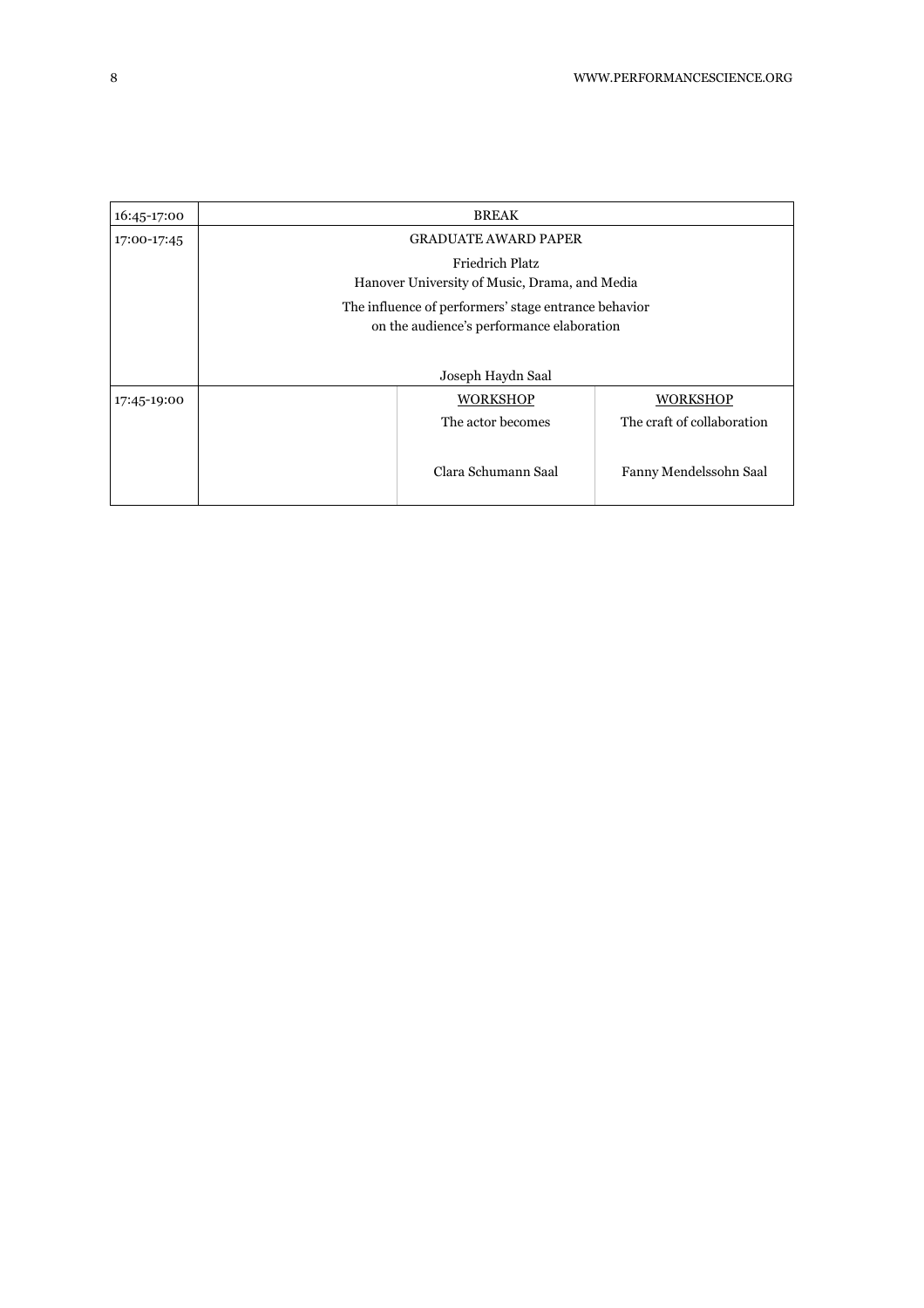## Friday, 30 August 2013

| 08:30-09:00 | <b>REGISTRATION</b>       |                                                                                                                           |
|-------------|---------------------------|---------------------------------------------------------------------------------------------------------------------------|
|             |                           | Entrance Hall                                                                                                             |
| 09:00-10:00 | <b>KEYNOTE ADDRESS</b>    |                                                                                                                           |
|             |                           | Alan M. Wing<br>University of Birmingham                                                                                  |
|             |                           | Follow my leader? String quartet synchronization                                                                          |
|             |                           |                                                                                                                           |
|             |                           | Joseph Haydn Saal                                                                                                         |
| 10:00-10:30 |                           | <b>BREAK</b>                                                                                                              |
|             |                           | (with refreshments)                                                                                                       |
|             |                           | Entrance Hall and Haydn Saal Foyer                                                                                        |
| 10:30-11:30 |                           | <b>POSTER SESSION</b>                                                                                                     |
|             |                           | <b>Entrance Hall</b>                                                                                                      |
|             | Aiba, Tsuzaki et al.      | Effects of musical experience on synchrony judgment accuracy:<br>Taking into consideration its relation to cochlear delay |
|             | Ascenso, Perkins          | "The more the merrier"? Understanding the wellbeing of<br>professional musicians in collaborative and solo work settings  |
|             | Berg, Silveira Costa      | The Imaginary Bird: A dialogic performance in a contemporary<br>music for solo flute                                      |
|             | Bodnar                    | The effect of intentional, preplanned movement on novice<br>conductors' gesture                                           |
|             | Cammett, Joobeen          | Scratching that creative itch: The amateur choir and orchestra as<br>examples of the learning-creative organization       |
|             | Cerqueira, de Ávila       | Performing together through arrangement: A group music<br>teaching method                                                 |
|             | Chincharauli              | Chamber-instrumental interpretation issues on examples of<br>Prokofiev's chamber sonatas                                  |
|             | Corvisier, Berg, Prado    | Performance dialogisms in two Brazilian art songs by Silvia Berg                                                          |
|             | Fine, Friedlander         | Cryptic crossword expertise and fluid intelligence                                                                        |
|             | Hadjakos                  | SmartSense: Using your smartphone for music performance<br>research                                                       |
|             | Hasanoglu                 | Piano education: Purposes and ways                                                                                        |
|             | Héroux, Fortier, Laurence | How to explain the process of creating a musical interpretation:<br>The development of a methodology                      |
|             | Hirano, Ohsawa et al.     | French horn embouchure: An electromyographic and facial<br>kinematic study                                                |
|             | Illes                     | Upgrading creativity: Dynamics of acting in groups                                                                        |
|             | Jensen, Frimodt-Møller    | Model and analysis of individual rehearsals                                                                               |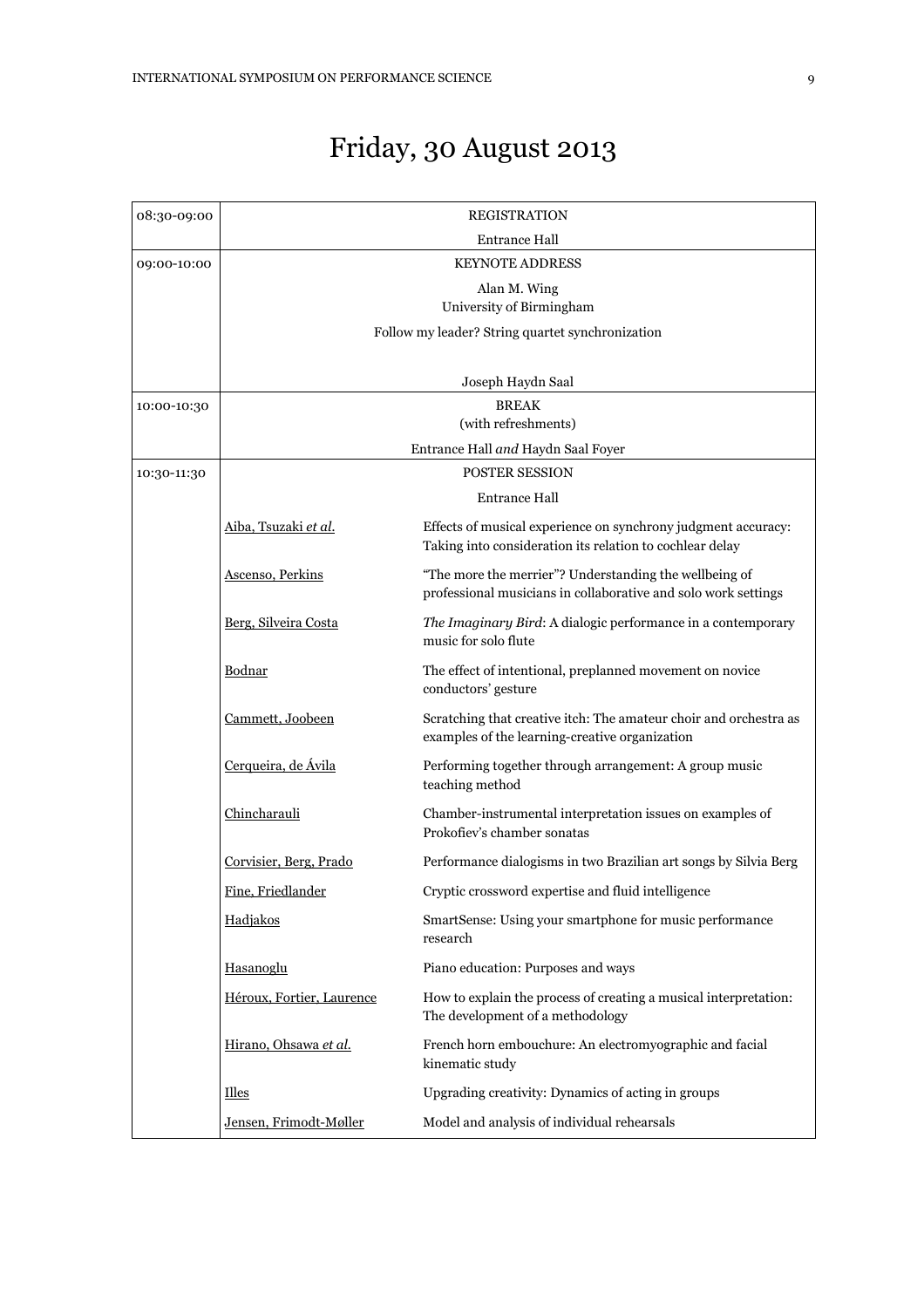| 10:30-11:30 | POSTER SESSION<br>(cont.) |                                                                                                                                      |  |
|-------------|---------------------------|--------------------------------------------------------------------------------------------------------------------------------------|--|
|             | Kawakami, Mito et al.     | Acceleration of dance movements: The master and a disciple of<br>Nihon Buyo                                                          |  |
|             | Kawase                    | Assignment of leadership role changes performers' gaze behavior<br>during piano duo performances                                     |  |
|             | Kawashima                 | Understanding relationships between music and EFL learning                                                                           |  |
|             | Korte, Perkins, Williamon | Learning to perform in older adulthood: Implications for physical<br>and mental wellbeing                                            |  |
|             | Lisboa, Chaffin et al.    | Flexibility in the use of shared and individual performance cues in<br>duo performance                                               |  |
|             | Matović, Peković          | New limits of musical art expression: Serbian concept of<br>interaction in the classical art form                                    |  |
|             | Mito, Kawakami et al.     | The relation between the key and performance motion on the<br>keyboard instrument                                                    |  |
|             | Mukai, Kawakami et al.    | Embodying and learning individual creative methods: Sharing<br>ideas and images for the interdisciplinary collaboration art project  |  |
|             | Nagashima                 | Comprovisession: Improvisational realtime composing<br>environment for multimedia session performance                                |  |
|             | Nakahara, Furuya et al.   | Exercise physiology of piano playing                                                                                                 |  |
|             | Obata, Nakahara et al.    | An electromyographic study of the left hand in violin playing                                                                        |  |
|             | Petrovic                  | Music and speech performance: Music characteristics of Serbian<br>accents                                                            |  |
|             | Podnar, Bertsch           | Infrared thermography as diagnostic tool for physiotherapeutic<br>taping support of musicians                                        |  |
|             | Roussou                   | An exploration of the pianist's multiple roles within the duo<br>chamber ensemble                                                    |  |
|             | Shinoda, Mizutani et al.  | Classification and visualization of dance movements of Nihon<br>Buyo using motion capture system                                     |  |
|             | Silva, Soares et al.      | Performing together? A case study of physiological stress between<br>soloist and audience                                            |  |
|             | Stambaugh                 | A comparison of practice on a MIDI wind controller to practice on<br>single-reed instruments                                         |  |
|             | Sulpicio, Sulpicio        | Trumpet and marimba: Combining sounds in Brazilian music                                                                             |  |
|             | Tsuzaki, Ue et al.        | Effects of physical training on the stability of operatic singing:<br>Acoustical analyses and physical measurements after isometrics |  |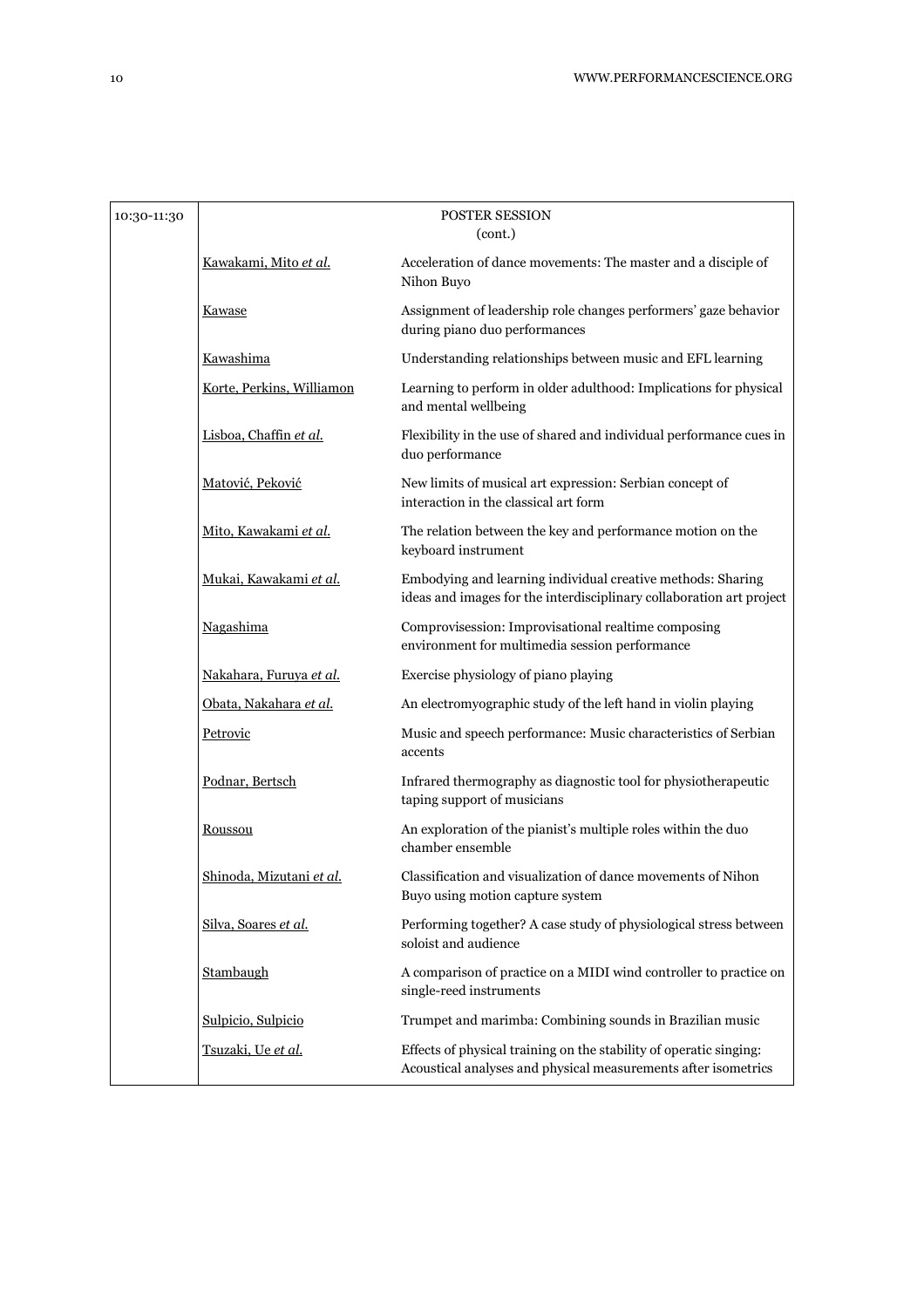| 10:30-11:30 | POSTER SESSION<br>(cont.)                                                                                                           |                                                                                                                                                                                          |                                                                                                                                    |  |
|-------------|-------------------------------------------------------------------------------------------------------------------------------------|------------------------------------------------------------------------------------------------------------------------------------------------------------------------------------------|------------------------------------------------------------------------------------------------------------------------------------|--|
|             | Williamon, Aufegger, Eiholzer                                                                                                       | Simulating and stimulating performance: Designing and<br>validating simulated performance settings                                                                                       |                                                                                                                                    |  |
|             | Winter, Gualda                                                                                                                      | Preferences in practicing chamber music                                                                                                                                                  |                                                                                                                                    |  |
|             | Zorzal                                                                                                                              | Analyzing musical teaching strategies: An observational study in<br>acoustic guitar masterclasses<br>Brazilian acoustic guitar students in masterclasses: A profile<br>preliminary study |                                                                                                                                    |  |
|             | Zorzal                                                                                                                              |                                                                                                                                                                                          |                                                                                                                                    |  |
| 11:30-13:00 | THEMATIC SESSION                                                                                                                    | <b>THEMATIC SESSION</b>                                                                                                                                                                  | <u>THEMATIC SESSION</u>                                                                                                            |  |
|             | Ensemble synchronization                                                                                                            | Analyzing musical movement                                                                                                                                                               | Perception of pitch                                                                                                                |  |
|             | Joseph Haydn Saal                                                                                                                   | Clara Schumann Saal                                                                                                                                                                      | Fanny Mendelssohn Saal                                                                                                             |  |
|             | Himberg, Spiro<br>Patterns of entrainment: Being<br>out of sync, in sync, and in<br>between                                         | Miura, Schoonderwaldt et al.<br>Is emotional drumming realized<br>in both sound and movement?                                                                                            | Parncutt, Hair<br>Intervals as distances, not<br>ratios: Evidence from tuning<br>and intonation                                    |  |
|             | Papiotis, Marchini, Maestre<br>Multidimensional analysis of<br>interdependence in a string<br>quartet                               | <u>Liu</u><br>Characterizing violin glides in<br>cadential versus noncadential<br>sequences in solo Bach                                                                                 | <b>Vurma</b><br>Does practice affect timbre-<br>induced pitch shift?                                                               |  |
|             | Timmers, Endo, Wing<br>Temporal coordination in string<br>quartet performance                                                       | Rickert, Halaki et al.<br>The use of fine-wire EMG to<br>investigate the kinematics of<br>cello bowing: The results of a<br>pilot study                                                  |                                                                                                                                    |  |
| 13:00-14:30 |                                                                                                                                     | <b>LUNCH</b>                                                                                                                                                                             |                                                                                                                                    |  |
|             |                                                                                                                                     | Courtyard and Cafeteria                                                                                                                                                                  |                                                                                                                                    |  |
| 14:30-16:00 | <b>THEMATIC SESSION</b><br>Performance<br>health and<br>wellbeing I                                                                 | THEMATIC SESSION<br>Techniques<br>for memorizing<br>performance                                                                                                                          | <b>SYMPOSIUM</b><br>Timing and dynamics in mande<br>ensemble drumming: Metric<br>well-formedness and<br>perception-action coupling |  |
|             | Joseph Haydn Saal                                                                                                                   | Clara Schumann Saal                                                                                                                                                                      | Fanny Mendelssohn Saal                                                                                                             |  |
|             | de Lisle, Speedy, Thompson<br>Vibrato retraining of a cellist<br>suffering from musician's<br>dystonia: A collaborative<br>approach | Foletto, Carvalho, Coimbra<br>Retrieval cues as a teaching tool<br>in one-to-one instrumental<br>lessons: A pilot study                                                                  | Polak, London<br>Mande ensemble drumming: An<br>introduction to Ngòn                                                               |  |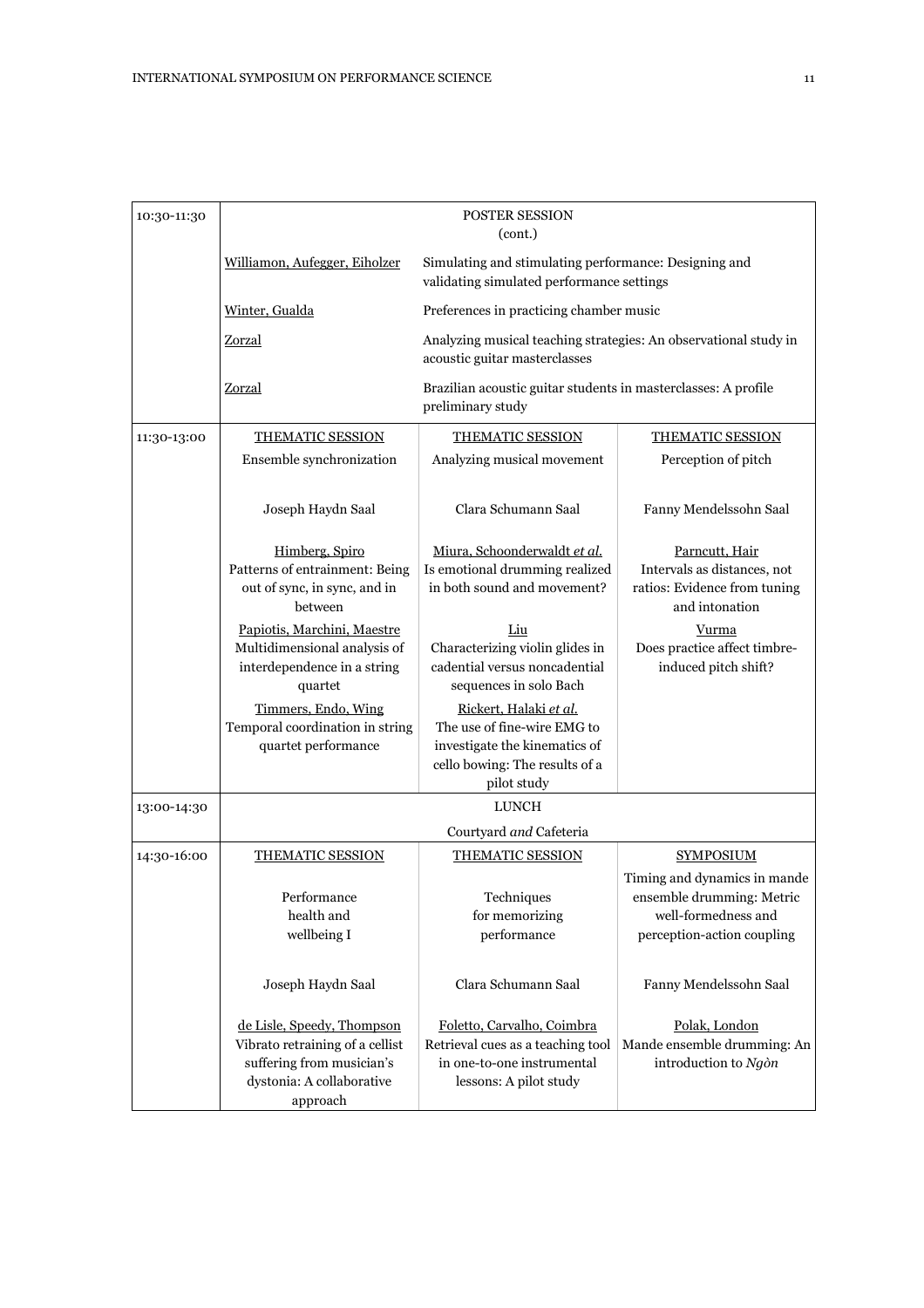| 14:30-16:00 | <b>THEMATIC SESSION</b>                                                                                                                                                                                                                                                                                                   | THEMATIC SESSION                                                                                                                     | <b>SYMPOSIUM</b>                                                                                                |
|-------------|---------------------------------------------------------------------------------------------------------------------------------------------------------------------------------------------------------------------------------------------------------------------------------------------------------------------------|--------------------------------------------------------------------------------------------------------------------------------------|-----------------------------------------------------------------------------------------------------------------|
|             | (cont.)                                                                                                                                                                                                                                                                                                                   | (cont.)                                                                                                                              | (cont.)                                                                                                         |
|             | Joseph Haydn Saal                                                                                                                                                                                                                                                                                                         | Clara Schumann Saal                                                                                                                  | Fanny Mendelssohn Saal                                                                                          |
|             | Clark, Holmes et al.<br>Pointing to performance ability:<br>Examining hypermobility and<br>proprioception in musicians                                                                                                                                                                                                    | Lisboa, Chaffin, Demos<br>Recording thoughts as an aid to<br>memorization: A case study                                              | London, Polak<br>Microtiming in Ngòn:<br>Categorical production and<br>perception of a non-isochronous<br>meter |
|             | Trouli, Bird, Riley<br>Performance measures in<br>pianists: A method of enhancing<br>communication with clinicians                                                                                                                                                                                                        | Gerling, dos Santos<br>Mapping the strategies<br>employed by piano students<br>during memorized performance                          | Keller<br>Symposium discussion                                                                                  |
| 16:00-16:30 |                                                                                                                                                                                                                                                                                                                           | <b>BREAK</b>                                                                                                                         |                                                                                                                 |
|             |                                                                                                                                                                                                                                                                                                                           | (with refreshments)                                                                                                                  |                                                                                                                 |
|             |                                                                                                                                                                                                                                                                                                                           | Entrance Hall and Haydn Saal Foyer                                                                                                   |                                                                                                                 |
| 16:30-18:00 | THEMATIC SESSION                                                                                                                                                                                                                                                                                                          | THEMATIC SESSION                                                                                                                     | THEMATIC SESSION                                                                                                |
|             | Performance health and<br>wellbeing II                                                                                                                                                                                                                                                                                    | Evaluating music<br>performance                                                                                                      | The science of<br>dance III                                                                                     |
|             | Joseph Haydn Saal                                                                                                                                                                                                                                                                                                         | Clara Schumann Saal                                                                                                                  | Fanny Mendelssohn Saal                                                                                          |
|             | Ginsborg, Hopkins et al.<br>Interactive performance:<br>Toward the use of vibrotactile<br>technology by musicians with<br>hearing impairments                                                                                                                                                                             | Van Zijl, Luck<br>Thoughts in concert: A multi-<br>method approach to investigate<br>the effect of performers' focus of<br>attention | Pickard<br>Pain, pleasure, and<br>performance: Embodied<br>identity of young dancers and<br>musicians           |
|             | Fulford, Ginsborg<br>The effects of hearing<br>impairment on interactive<br>performance: Two observational<br>experiments                                                                                                                                                                                                 | Alessandri, Eiholzer, Williamon<br>Between producers and<br>consumers: Critics' role in<br>guiding listeners' choices                | Clarke, Wyon, Percival<br>Controlling balance: Static and<br>dynamic balance within dance<br>populations        |
|             | Evans, Driscoll, Ackermann<br>How to identify and manage<br>stress VPI: Recommendations<br>for wind instrumental teachers<br>and students                                                                                                                                                                                 | Morijiri<br>Pianists' perceptions on<br>performance criteria: Results of<br>a factor analysis                                        |                                                                                                                 |
| 18:00-20:00 |                                                                                                                                                                                                                                                                                                                           | <b>BREAK</b>                                                                                                                         |                                                                                                                 |
| 20:00-      |                                                                                                                                                                                                                                                                                                                           | <b>CONFERENCE DINNER</b>                                                                                                             |                                                                                                                 |
|             | Vienna City Hall                                                                                                                                                                                                                                                                                                          |                                                                                                                                      |                                                                                                                 |
|             | The City Hall is one of the most splendid among the numerous monumental buildings along Vien-<br>na's Ringstrasse. Designed by Friedrich Schmidt (1825-1891), it was erected between 1872 and 1883,<br>for which the architect orientated himself on a neo-gothical style with a tower similar to gothic ca-<br>thedrals. |                                                                                                                                      |                                                                                                                 |
|             |                                                                                                                                                                                                                                                                                                                           | Lichtenfelsgasse 2, 1082 Vienna                                                                                                      |                                                                                                                 |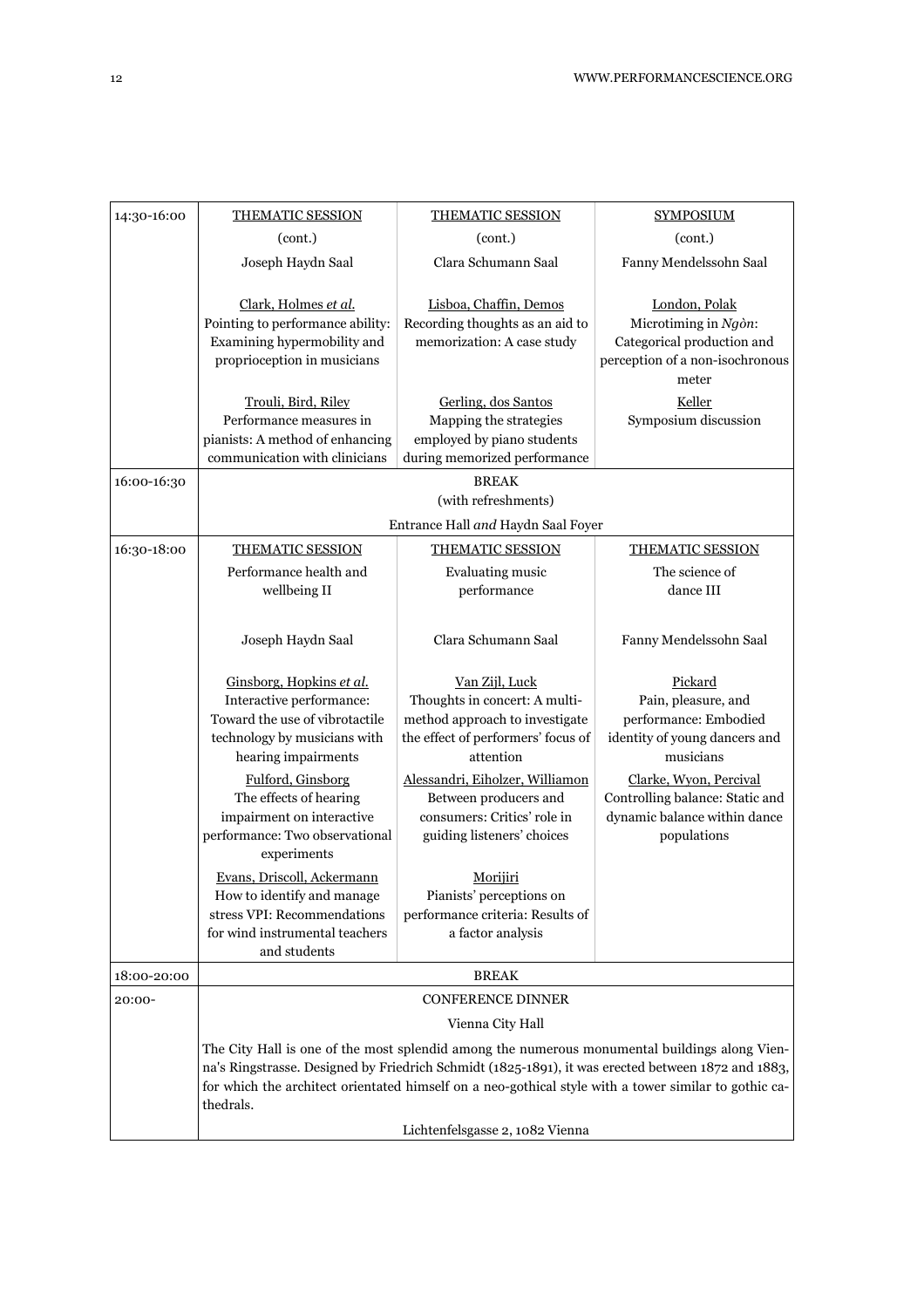| 08:30-09:00 | <b>REGISTRATION</b>                                                                                 |                                                                                                                                      |                                                                                                                                                                  |  |
|-------------|-----------------------------------------------------------------------------------------------------|--------------------------------------------------------------------------------------------------------------------------------------|------------------------------------------------------------------------------------------------------------------------------------------------------------------|--|
|             | Entrance Hall                                                                                       |                                                                                                                                      |                                                                                                                                                                  |  |
| 09:00-10:30 | <b>SYMPOSIUM</b>                                                                                    | <b>THEMATIC SESSION</b>                                                                                                              | <b>THEMATIC SESSION</b>                                                                                                                                          |  |
|             | The collaborative space:<br>Directing performers' awareness<br>via creative role-play               | Piano<br>performance I                                                                                                               | Modeling<br>and analyzing<br>improvisation                                                                                                                       |  |
|             | Joseph Haydn Saal                                                                                   | Clara Schumann Saal                                                                                                                  | Fanny Mendelssohn Saal                                                                                                                                           |  |
|             | Blier-Carruthers<br>The studio experience: Control<br>and collaboration                             | Shoda, Adachi<br>The pianist's acoustical and<br>motional expressions in the live<br>performance of Schumann's<br><b>Träumerei</b>   | Norgaard, Montiel, Spencer<br>Chords not required:<br>Incorporating horizontal and<br>vertical aspects independently<br>in a computer improvisation<br>algorithm |  |
|             | Barker, Coombs<br>The actor at the piano                                                            | MacRitchie, Eiholzer<br>Playing hands together:<br>Exploring the use of asynchrony<br>as an expressive device                        | Nov, Rinott, Avni<br>Ambient auditory feedback<br>promotes synchronized<br>improvisation                                                                         |  |
|             | Glauert, Setiadi<br>Listener enactments in song<br>without a singer                                 | Jabusch, van Vugt et al.<br>Piano playing and chronotype:<br>Chronobiological influences on<br>sensorimotor precision in<br>pianists | Himberg, Thompson, Gill<br>Rhythmic entrainment in<br>communicative, dyadic<br>improvisation                                                                     |  |
| 10:30-11:00 | <b>BREAK</b><br>(with refreshments)                                                                 |                                                                                                                                      |                                                                                                                                                                  |  |
|             | Entrance Hall and Haydn Saal Foyer                                                                  |                                                                                                                                      |                                                                                                                                                                  |  |
| 11:00-12:30 | <b>THEMATIC SESSION</b>                                                                             | <b>THEMATIC SESSION</b>                                                                                                              | <b>THEMATIC SESSION</b>                                                                                                                                          |  |
|             | Creating collaborative<br>performance                                                               | Piano<br>performance II                                                                                                              | Analyzing the performance of<br>contemporary music                                                                                                               |  |
|             | Joseph Haydn Saal                                                                                   | Clara Schumann Saal                                                                                                                  | Fanny Mendelssohn Saal                                                                                                                                           |  |
|             | Fine, Vajsbaher<br>How good are groups at<br>estimating time?                                       | <u>Pipa</u><br>Fingers as individuals: The<br>pianist's art of choosing the<br>right fingering                                       | de Assis<br>Exploring multi-temporalities:<br>An orchestration of Luigi<br>Nono's sofferte onde serene                                                           |  |
|             | Hill<br>The collective choral voice:<br>Artistic impact on young singers<br>of newly composed music | Parncutt<br>Piano touch, timbre, ecological<br>psychology, and cross-modal<br>interference                                           | Giorgio, Imberty et al.<br>The role of texture and<br>musicians' interpretation in<br>understanding atonal music:<br>Two behavioral studies                      |  |

## Saturday, 31 August 2013